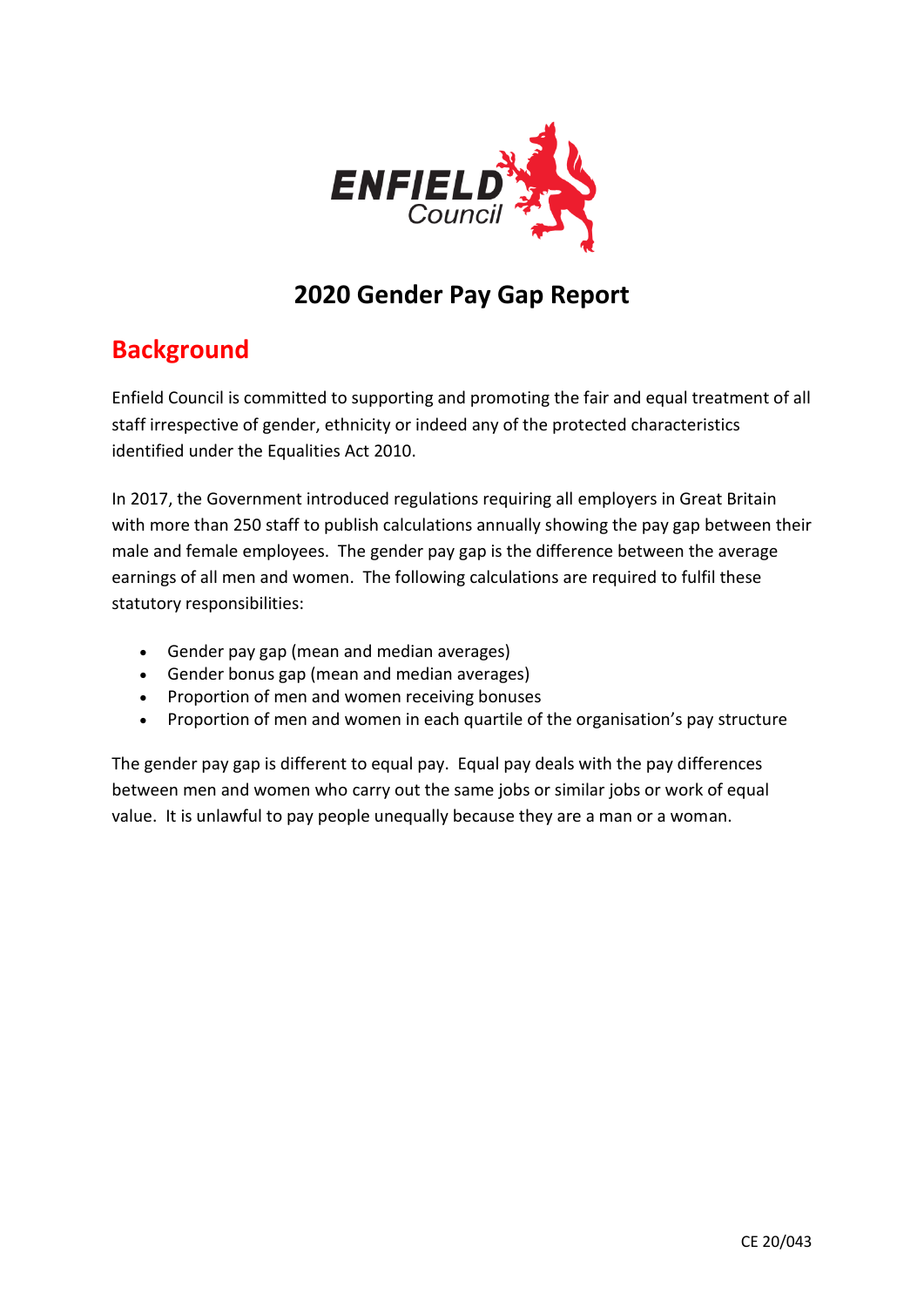# **Analysis – Table 1**

| Statutory part of template (data that must be provided under<br>the Equalities Act)                                                    |                                                                                                                                                                                              |     |                                                                                           | Possible extra data for local collection by London Councils<br>for local benchmarking* |                       |                           |       |  |
|----------------------------------------------------------------------------------------------------------------------------------------|----------------------------------------------------------------------------------------------------------------------------------------------------------------------------------------------|-----|-------------------------------------------------------------------------------------------|----------------------------------------------------------------------------------------|-----------------------|---------------------------|-------|--|
| Pay rates                                                                                                                              | Gender pay gap - the difference<br>between women's pay and<br>men's pay as a percentage of<br>men's pay (minus % means<br>women have higher pay,<br>positive % means men have<br>higher pay) |     | Gender pay<br>gap-<br>women's<br>pay as a<br>percentage<br>of men's<br>pay                | Hourly rate of<br>women                                                                | Hourly rate of<br>men | Difference £              |       |  |
| Mean hourly rate<br>(Male hrly rate - Female<br>hrly rate) / Male hrly rate x<br>100                                                   | 2.6%                                                                                                                                                                                         |     | 97.4%                                                                                     | £18.26                                                                                 | £18.74                | $-E0.48$                  |       |  |
| Median hourly rate<br>(as above calc but for<br>median hourly rates)                                                                   | $-3.1%$                                                                                                                                                                                      |     |                                                                                           | 103.1%                                                                                 | £16.40                | £15.90                    | £0.50 |  |
|                                                                                                                                        | <b>Pay Quartile Information</b>                                                                                                                                                              |     |                                                                                           | <b>Workforce composition</b>                                                           |                       |                           |       |  |
| Pay quartiles                                                                                                                          | Women                                                                                                                                                                                        | Men | <b>Total</b>                                                                              | Women<br>headcount                                                                     | Men<br>headcount      | <b>Total</b><br>headcount |       |  |
| Proportion of women and<br>men in the upper quartile<br>(paid above the 75th<br>percentile point)                                      | 61%                                                                                                                                                                                          | 39% | 100%                                                                                      | 449                                                                                    | 286                   | 735                       |       |  |
| Proportion of women and<br>men in the upper middle<br>quartile (paid above the<br>median and at or below<br>the 75th percentile point) | 67%                                                                                                                                                                                          | 33% | 100%                                                                                      | 489                                                                                    | 246                   | 735                       |       |  |
| Proportion of women and<br>men in the lower middle<br>quartile (paid above the<br>25th percentile point and<br>at or below the median) | 67%                                                                                                                                                                                          | 33% | 100%                                                                                      | 493                                                                                    | 242                   | 735                       |       |  |
| Proportion of women and<br>men in the lower quartile<br>(paid below the 25th<br>percentile point)                                      | 51%                                                                                                                                                                                          | 49% | 100%                                                                                      | 372                                                                                    | 362                   | 734                       |       |  |
| <b>Bonus pay</b>                                                                                                                       | Bonus Gender Pay Gap - the<br>difference between women's<br>bonus and men's bonus as a %<br>of men's bonus                                                                                   |     | <b>Bonus</b><br><b>Gender Pay</b><br>Gap-<br>women's<br>bonus as a<br>% of men's<br>bonus | Bonus pay of<br>women                                                                  | Bonus pay of<br>men   | Difference £              |       |  |
| Mean bonus                                                                                                                             | 0.0%                                                                                                                                                                                         |     | 100.0%                                                                                    | £0                                                                                     | £0                    | £0                        |       |  |
| Median bonus                                                                                                                           | 0.0%                                                                                                                                                                                         |     |                                                                                           | 100.0%                                                                                 | £0                    | £0                        | £0    |  |
|                                                                                                                                        | <b>Bonuses paid</b>                                                                                                                                                                          |     |                                                                                           |                                                                                        |                       |                           |       |  |
| Women paid bonus as %<br>of all women                                                                                                  | 0%                                                                                                                                                                                           |     |                                                                                           |                                                                                        |                       |                           |       |  |
| Men paid bonus as % of<br>all men                                                                                                      | $0\%$                                                                                                                                                                                        |     |                                                                                           |                                                                                        |                       |                           |       |  |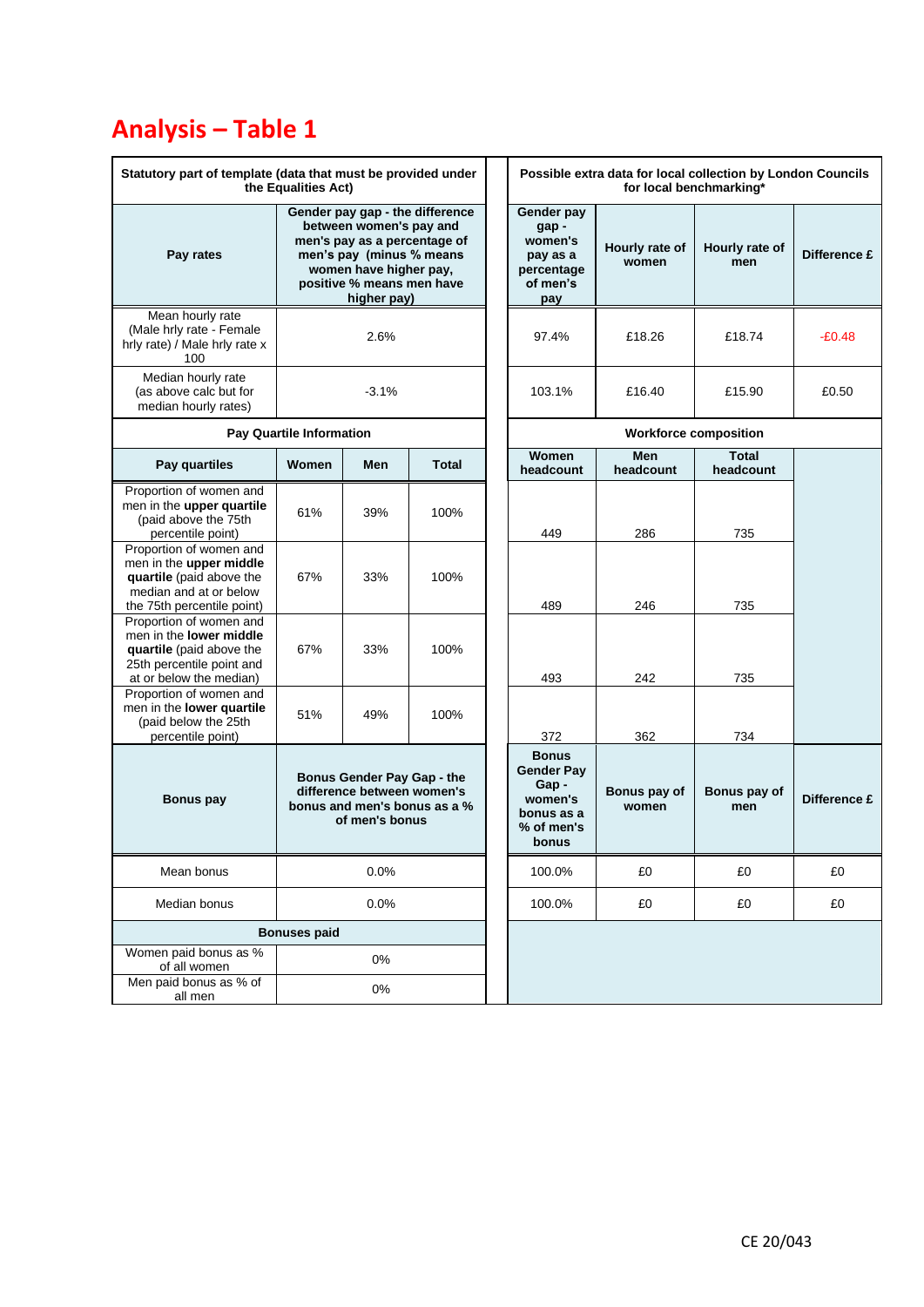# **How do we compare?**

It should be noted that, due to the continuing impact of the Coronavirus (COVID-19) pandemic, the gender pay gap reporting deadline for employers has been extended to 5 October 2021. Therefore, the benchmark comparisons below are based on reported figures for 2020 and based on actual gender pay gap information as at 31 March 2019.

## **Comparison with Enfield businesses**

There are twenty-five businesses with headquarters in Enfield<sup>1</sup> who meet the criteria to submit their Gender Pay data to the UK Government. Unfortunately, only fourteen of these companies have submitted their data for the most recent period, making a full comparison difficult<sup>2</sup>. As the chart below illustrates, two such companies pay women more than men on both the mean and median measures, with a further three employers (including Enfield Council) reporting a mean pay gap in favour of men alongside a median pay gap in favour of women.





<sup>&</sup>lt;sup>1</sup>Metaswitch is included in this analysis, even though their headquarters have now moved outside the borough.

<sup>&</sup>lt;sup>2</sup> The UK Government suspended the March 2020 reporting deadline for GPG statistics for 2018/19 due to Covid-19. This will account for fewer organisations reporting their latest GPG figures.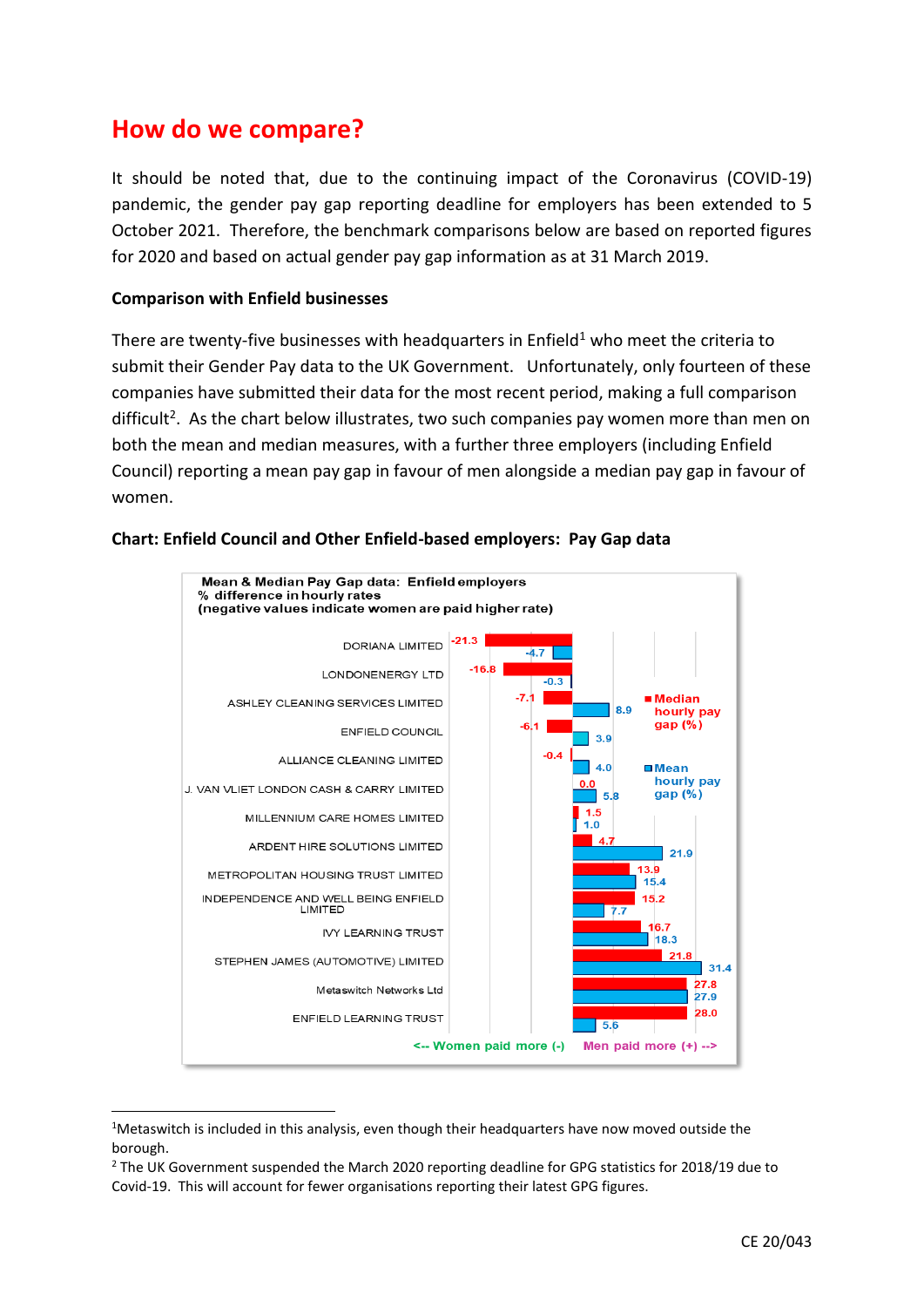### **Comparison with other London boroughs as employers**

- Fifteen of London's 33 boroughs have not submitted data for the period (as at July 2020), so we can only compare Enfield with the 17 other boroughs who did.
- The map below shows the Mean Hourly Rate Gender Pay Gap (Map 2a below) for the boroughs who supplied data. Eight of these have a mean hourly rate favouring woman. Lewisham's mean hourly rate gender gap is over 10% in favour of female employees.
- Boroughs in which women are paid more than men on this measure tend to be in central, east and south London.

# **Map: Enfield Council and other London boroughs as employers: Mean hourly rate Gender Pay Gap**

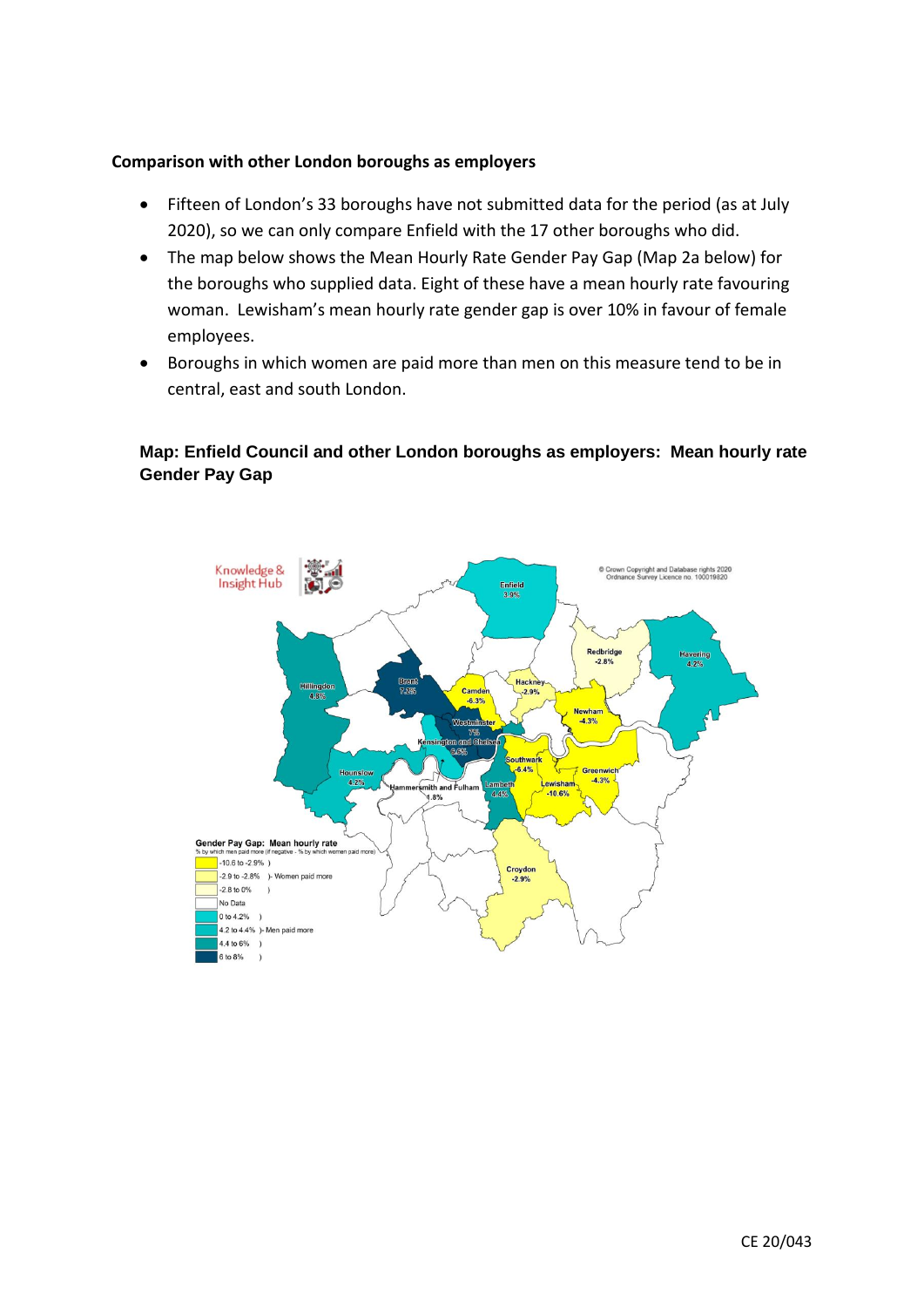**Map: Enfield Council and other London boroughs as employers: Median hourly rate pay gap**



When we consider the Median hourly rate (**Map above**), the picture across London is broadly similar: alongside Enfield, there are seven authorities in which women are paid a higher rate. Again, these are mostly located in central, east and south London.

# **How we are addressing equality within the workplace**

#### We aim to recruit from the widest possible talent pool.

*"Enfield has a vibrant and diverse community and here at Enfield Council we want a workforce that reflects the local people we serve. More importantly we want a diverse workforce because we recognise this brings new experiences and fresh ideas that will benefit how we work and how we serve our community"*

#### **Ian Davis, Chief Executive**

Enfield has set out the Council's vision, aims and priorities for 2020-2022 with equality at the heart of our guiding principles.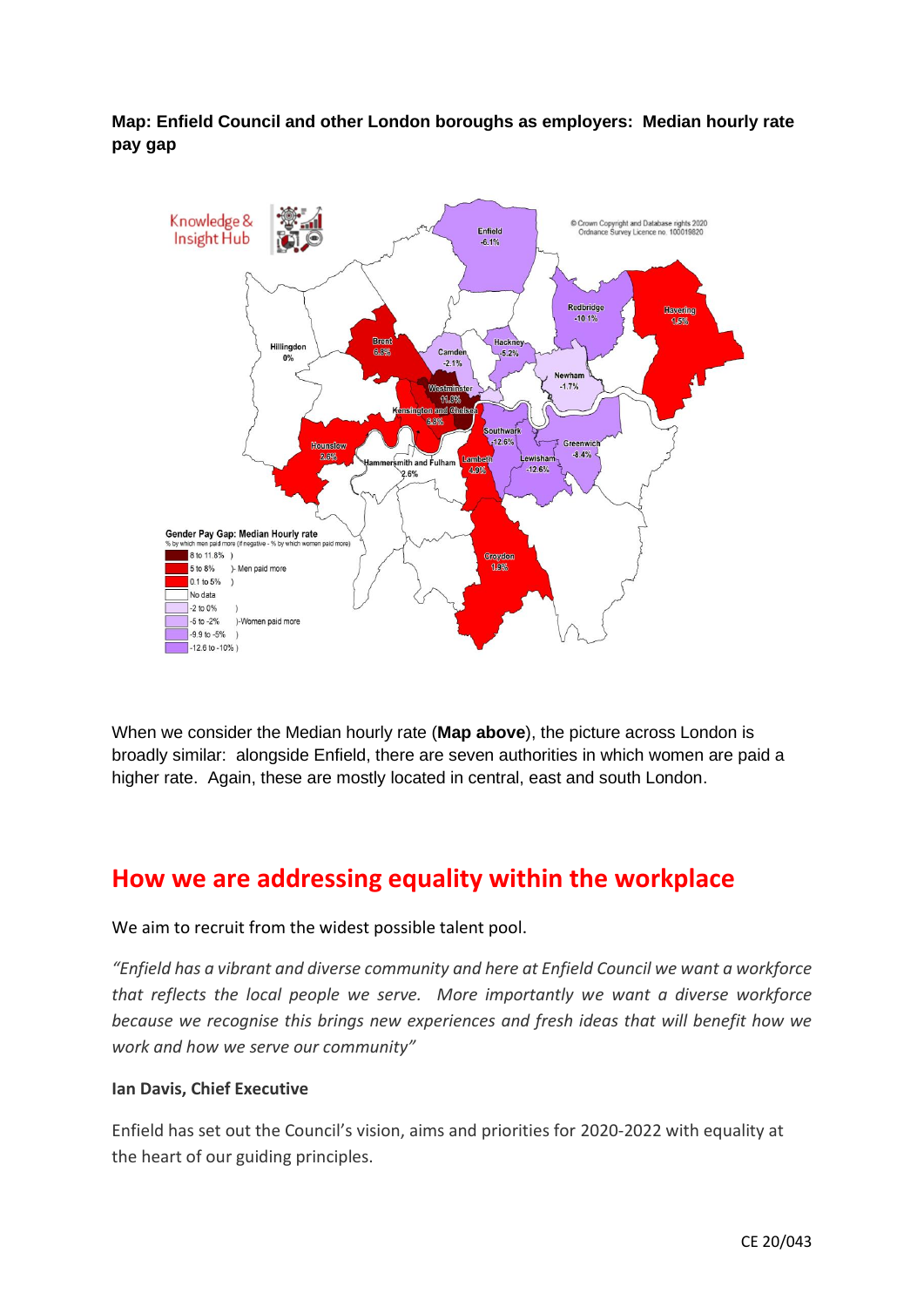*Diversity means appreciating the value of differences between individuals and groups. By celebrating the rich diversity, culture and heritage of our community we show respect to residents and our workforce. Promoting the benefits of a diverse community helps to break down barriers and negative attitudes and helps to promote social cohesion and good community relations.*

## **Enfield Council Plan 2020-2022**

### **Senior Level Recruitment**

Over the past three years the Council has successfully appointed women to vacant posts within the very top tiers of our management structure. This has enabled us to increase female representation in the upper quartile as well as reducing the pay gap at this level.

The overall impact on the Council's gender pay gap has seen a gradual decrease in the mean pay gap and a median pay gap in favour of women. This is summarised in Table 2 below:

# **Table 2 – Summary**

| Pay rates             | <b>Gender pay</b><br>gap<br>2019/20 | <b>Gender pay</b><br>gap<br>2018/19 | <b>Gender pay</b><br>gap<br>2017/18 | <b>Gender pay</b><br>gap<br>2016/17 |
|-----------------------|-------------------------------------|-------------------------------------|-------------------------------------|-------------------------------------|
| Mean hourly rate      | 2.6%                                | 3.9%                                | 4.5%                                | 6.4%                                |
| Median hourly<br>rate | $-3.1%$                             | $-6.1%$                             | $-2.9%$                             | 1.5%                                |

#### **Fairer Enfield – Equality, Diversity and Inclusion Policy**

This policy sets out Enfield Council's approach to equality, diversity and inclusion. It outlines our vision for an equal and socially inclusive borough and describes how implementing good practice on equality, diversity and inclusion helps the Council deliver its wider health, social and economic aims.

This policy sets out how we are meeting our Public Sector Equality Duty under the Equality Act 2010, which requires us to demonstrate due regard to the need to:

- advance equal opportunities
- eliminate unlawful discrimination
- foster good relations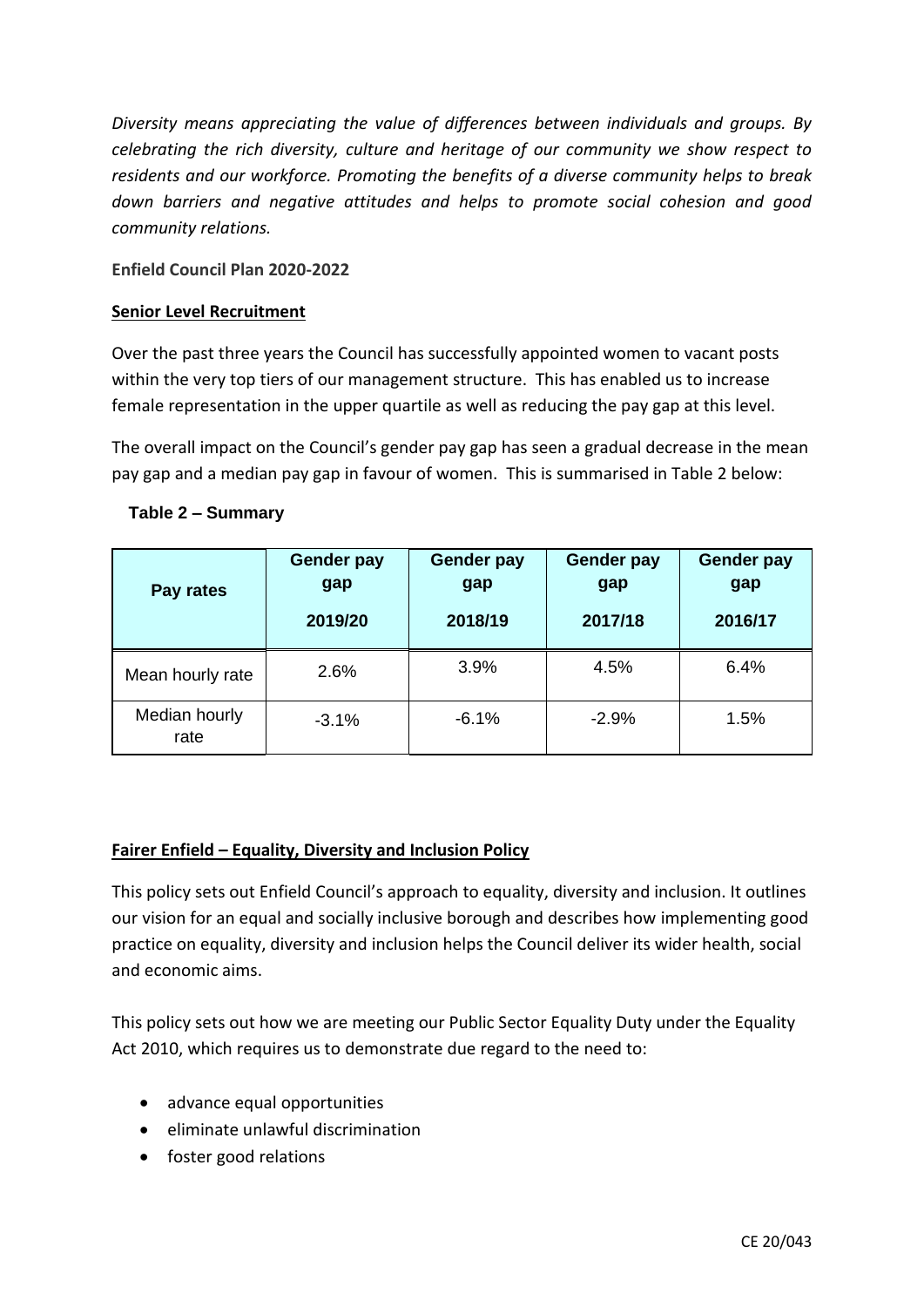It also includes our equality objectives, required as part of the Public Sector Equality Duty.

The policy sets out the principles everyone who works for Enfield must follow in order to uphold our duties under the Act as a service provider, commissioner, employer and community leader.

The policy should be considered alongside other key documents which set out the expectations and requirements on everyone who works for the Council. The diagram below shows how this policy relates to other key policies and strategies.



# **Levelling the 'playing field' for all Recruitment**

The Council is keen to remove all bias and ensure all applicants are considered equally. We require all hiring managers and interview panel members to complete our internal Recruitment and Selection training to ensure they are competent interviewers and understand the risk of unconscious bias. All interview panels are required to be representative of both gender and ethnicity. In 2018 the Council introduced 'name blind' recruitment at the short-listing stage.

To ensure we reach a wide pool of candidates we advertise our vacancies on a range of job boards including Diversity Jobs specifically designed to attract diverse candidate.

# **Enfield Council's Women into Leadership Board**

The Women into Leadership Board is made up of volunteers across the Council and was originally formed in April 2018. The remit of the board is to consider barriers women may face in the workplace and identify initiatives to overcome these barriers, including support to empower female employees to aspire to reach their full potential. The Board has six workstreams that focus on different initiatives including: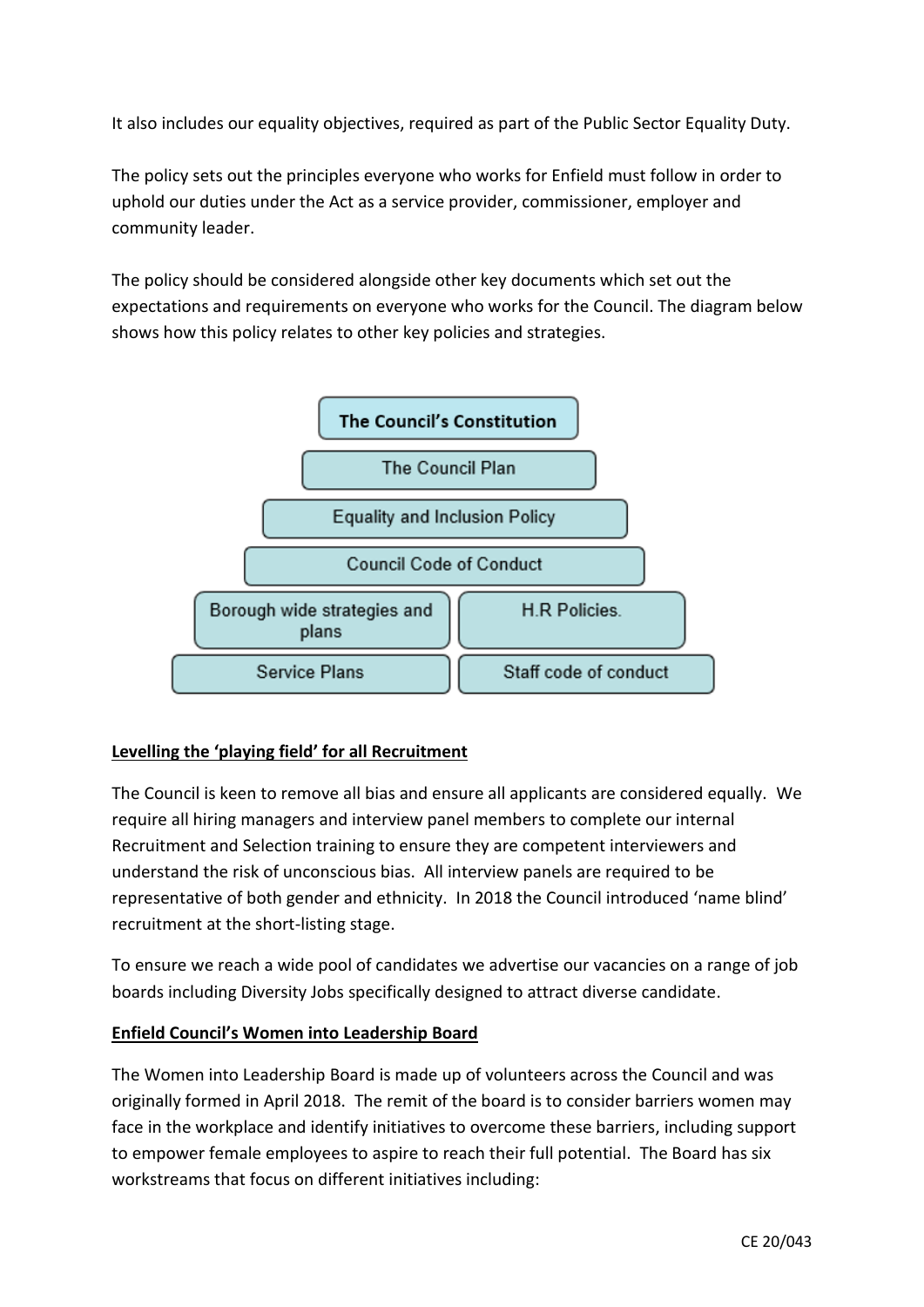- Networking sessions
- Communications
- HR
- Events
- Health & Wellbeing
- International Women's Day Conference

The Board has hosted three successful International Women's Day conferences, all attended by well over one hundred employees from all parts of the Council. We have been lucky to have some notable and motivational speakers including, Baroness Tanni Grey-Thomson, Liz Earle MBE, Jinjer Kandola, Helen Millichap and Maria Kane. All events hosted by the Board are open to all employees and are well attended. Speakers include career coaches, trainers and motivational speakers (both internal and external). The networking events provide opportunities for informal coaching and mentoring. The events and newsletters have promoted greater awareness of how women can get into leadership roles. Since the Board was first launched the Council has been able to unlock internal talent that has seen women successfully applying for jobs and gaining progression.

# **Enfield Council Career Returner Programme**

The Council's award-winning Career Returner @ Enfield programme continues to support local talented professionals who have taken a prolonged career break, to return to their chosen profession. Recognising that there is a local 'untapped' pool of talented professionals waiting to return to work we developed Career Returners @ Enfield Programme, a six month 'returnship' (higher-level internship). Although this programme is open to both men and women, the majority of 'sandwich' carers within our society are women and the majority of applicants to this programme were women who had taken a career break to look after young children or elderly relatives. The Council has now successfully recruited three cohorts over the past three years and is now planning it's fourth cohort.

Six career returners were recruited to the first programme in 2017, all successful applicants were women and all secured on-going employment with the Council. Following the success of the first programme the Council recruited fifteen returners to the 2018 cohort, again all successful applicants were women. At the end of the second programme, all applicants were offered on-going employment but two declined for personal reasons. Five career returners joined the third cohort in September 2019 and four of the five successful candidates were women. At the end of the third programme, three applicants were offered on-going employment (one applicant decided to leave early for personal reasons).

Overall, the retention rate of staff who joined via a career returner programme has been very good. Across the three cohorts twenty-two returners who accepted on-going employment, seventeen remain in our employment.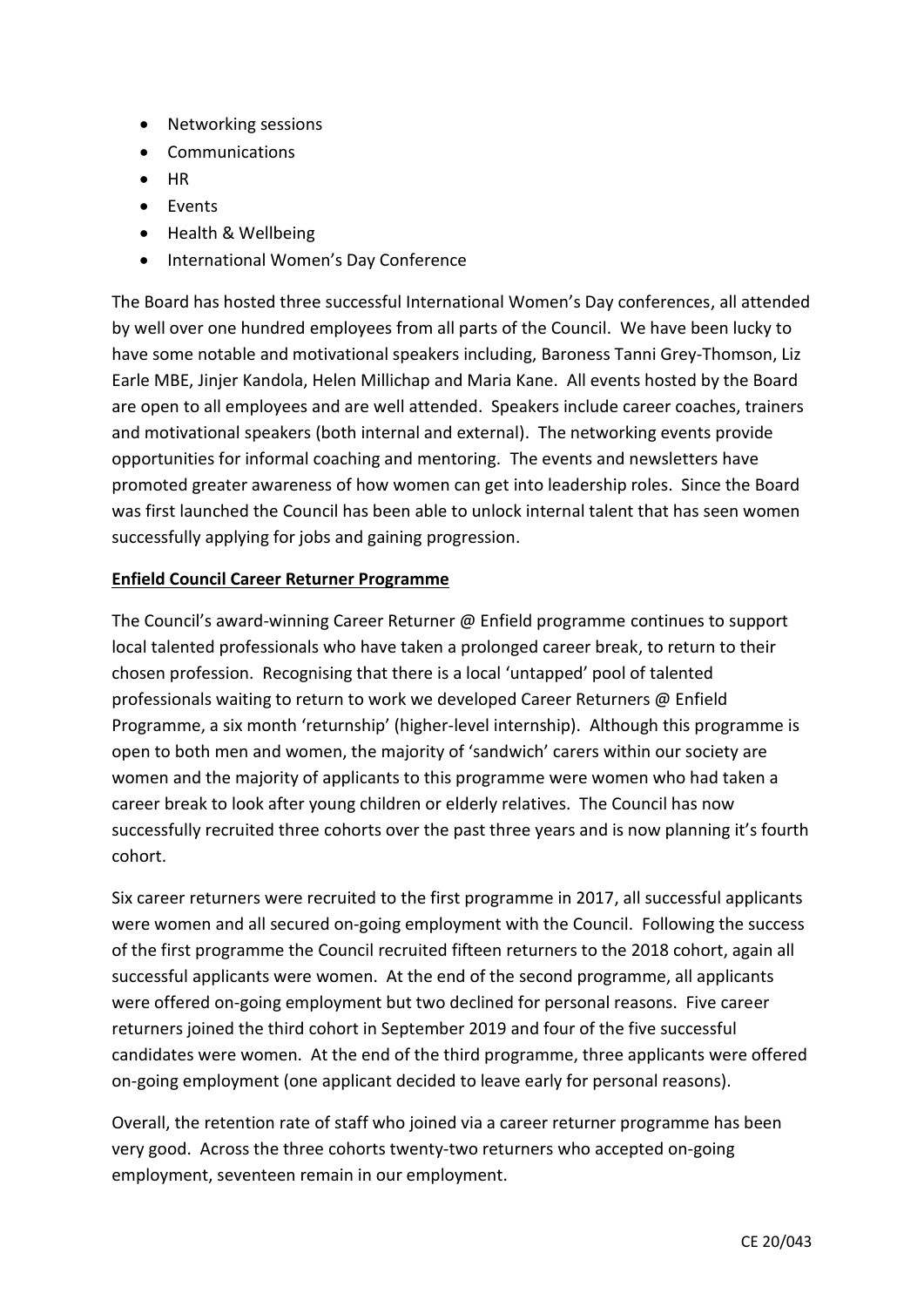# **Learning & Organisational Development Activity**

As part of Enfield's commitment as an employer, we believe raising awareness through learning and development opportunities is an integral part of ensuring our staff understand their responsibilities and the Council's expectations. We want to be an organisation where local people choose to work and develop good careers, where staff from different backgrounds work together harmoniously and productively and everyone feels valued**.** We provide a range of learning modules and workshops to support and enable staff to manage and / or work within a diverse workforce, including:

## • **Equality and Diversity in the Workplace**

This is mandatory for all new joiners and **i**ncreases awareness of equality and diversity in the workplace; the expectations on employees in terms of their behaviour; practical help in challenging unlawful discrimination or inappropriate behaviour.

#### • **Recruitment & Selection**

This is mandatory for all recruiting managers and provides practical exercises and opportunities for deeper discussion, including improved section on obligations and responsibilities with regards equality, diversity and inclusion as well as unconscious bias.

## • **Unconscious Bias**

Where 'unconscious biases' play out in the workplace, this e-learning short course helps officers get to grips with unconscious bias, in order to identify, acknowledge and challenge it in the workplace.

Over the coming year the following courses and programmes will form part of the Council's Equality, Diversity and Inclusion Programme:

- **Inclusive Leadership**
- **Unconscious Bias Workshop**
- **Mentoring Programme** (revised and updated programme of support)
- **Threshold one day career development workshop** Tailored for female Black, ethnic minority staff to take a fresh look at individual career path and opportunities.

#### **Moving Forward**

The Council is looking to introduce further initiatives to complement our existing programmes and promote our equalities agenda. For example:

- The work of the Women into Leadership Board will continue with further work and events planned.
- Recruitment to a 4<sup>th</sup> Career Returner Programme is being planned.
- Creation of a Diversity and Inclusion Consultant role to embed EDI learning initiatives into our workforce